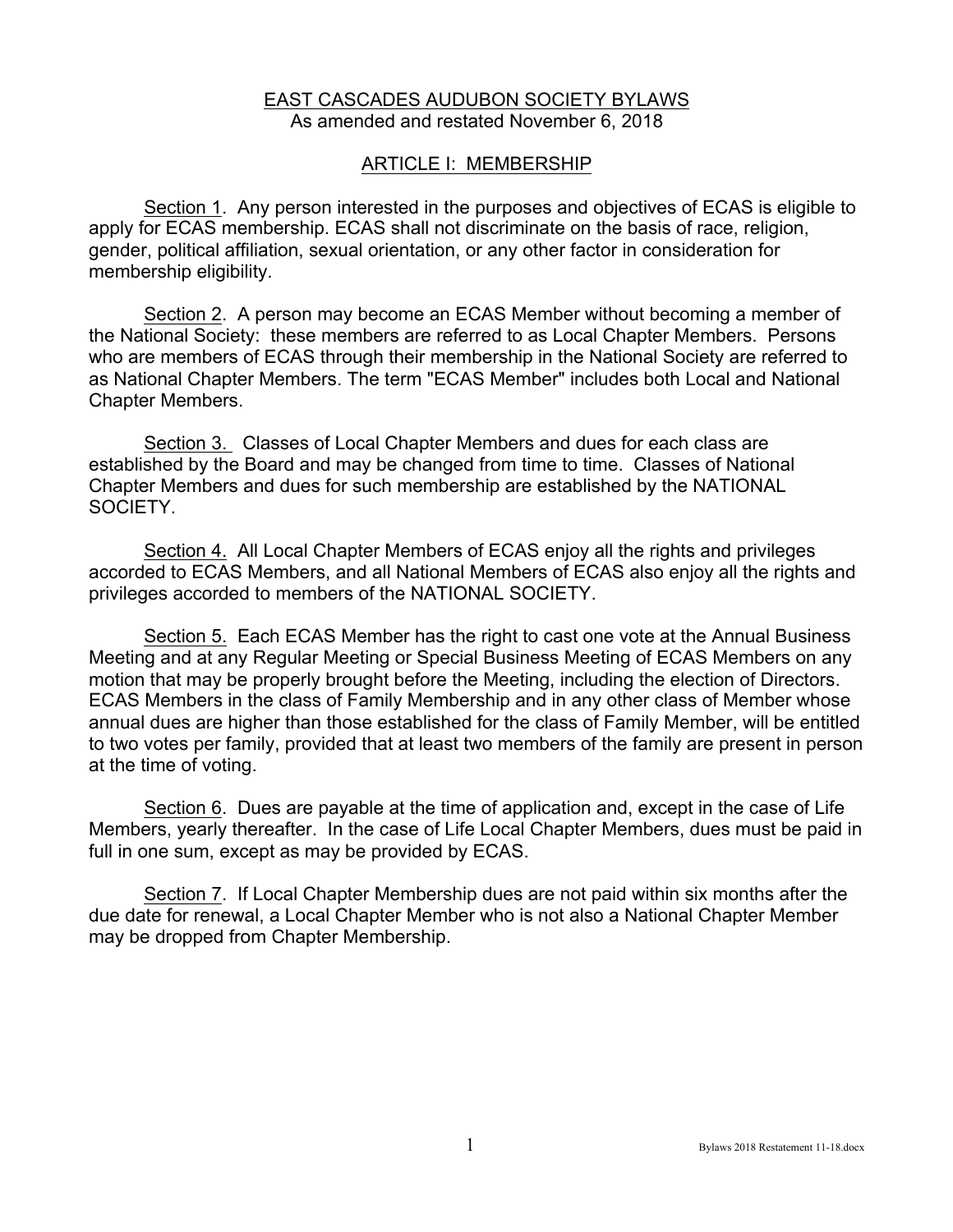### ARTICLE II: MEETINGS

Section 1. Regular ECAS meeting will be held on dates determined by the Board. At least nine regular meetings will be held each calendar year and communicated to ECAS Members on the ECAS web site in January of each year. Any changes in the date of a regular meeting must be communicated to ECAS members on the ECAS web site at least ten days before the meeting. A meeting agenda will be provided upon request. Agenda items can be added by contacting the President and/or Secretary.

Section 2. The Annual Business Meeting of ECAS will be held on a date and location determined by the Board of Directors. If the Annual Business Meeting is held on a date other than the second Saturday of November, notice of date of the Annual Business Meeting must be provided to the membership not less than thirty days nor more than sixty days before the date of the meeting.

Section 3. Special Business Meetings of the membership may be called by resolution of the Board or by the President. Notice of a Special Business Meeting, stating its purpose and objectives, must be provided to each member at least ten days prior to the date of the meeting.

Section 4. ECAS Members present and in good standing constitute a quorum at any regular, Annual or Special Business Meeting, and decisions are made by a majority vote of the ECAS Members present and in good standing.

Section 5. At the Annual Business Meeting and at any Special Business Meeting, ECAS Members may consider any matter that may be placed on the agenda. At the Annual Business Meeting, ECAS Members elect new Directors. At either the Annual Business Meeting or at a duly called Special Business Meeting, ECAS Members may amend the ECAS Constitution and/or Bylaws.

### ARTICLE III: BOARD OF DIRECTORS

Section 1. The control and conduct of the business of ECAS is vested in its Board of Directors (Board). The Board will include five to nine Directors, as determined by a two/thirds vote of the Board. All Directors must be ECAS Members in good standing.

Section 2. The Directors are elected for a term of three years, by a majority of the votes cast by ECAS Members present at the Annual Business Meeting. Ordinarily, a Director may serve only two full terms. However, if a Board vacancy occurs, a member in good standing can be elected to the Board in order to fill that vacancy and complete the vacant term. That Board member will still be allowed to serve a full two terms beyond the filled vacancy. In addition, if a Director position cannot be filled because no member other than a term-limited, current or former Director is willing to serve, the two-term limit established by this section will not apply to preclude the current or former director from being elected to fill the position. In addition to the elected Directors, the immediate Past President of ECAS, if his or her Board term has expired, and the Treasurer, if not an elected member of the Board, may serve as members of the Board, without voting privileges.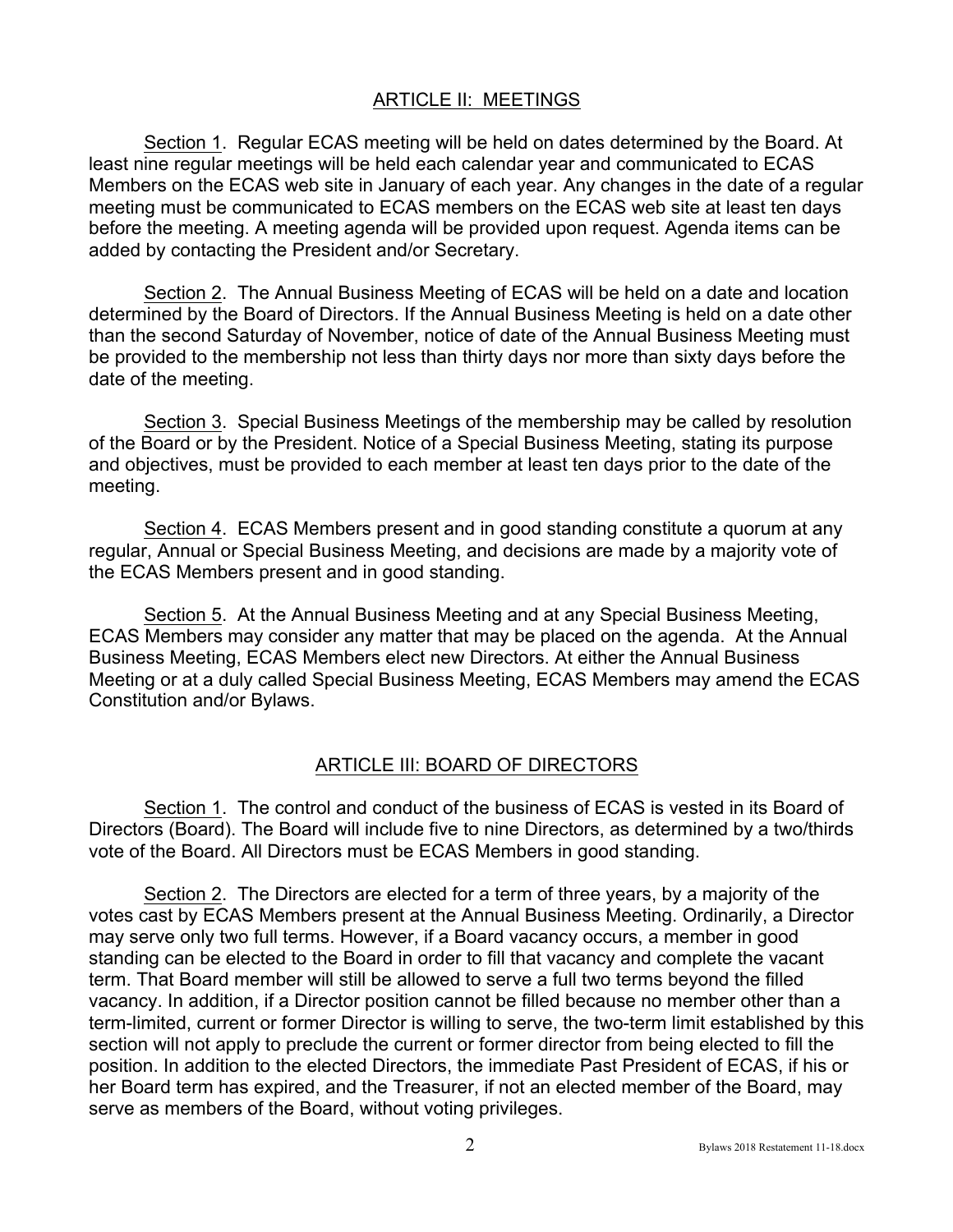Section 3. To stagger terms of the Directors, the Board of Directors may, by majority vote, specify that certain positions will be for a term of one or two years instead of the normal three years.

Section 4. If vacancies exist on the Board, the Board may, by majority vote, elect a Director or Directors to fill the vacancies and the Director or Directors so elected will serve until the next Annual Business Meeting of the membership.

Section 5. The President must appoint a Nominating Committee of at least three ECAS Members (including at least one non-Board member) prior to the Annual Business Meeting. This Committee establishes a slate of candidates to fill scheduled Board vacancies, which will be submitted to the general membership at the Annual Business Meeting for the purpose of election to the Board.

Section 6. Nominations for Directors may also be made from the floor of the Annual Business Meeting, and the ballot must include adequate space for the voter to write in the name of any other qualified person.

Section 7. There must be at least four regular meetings of the Board of Directors each calendar year, but not more than one regular meeting in any one month. The dates for the regular meetings will be determined by the Board. Special meetings of the Board may be called by the President or by request of the majority of the elected Directors, provided all members of the Board are given at least ten days prior notice. The President or, in his absence, the Vice President, acts as Chairman at any meeting of the Board. In the absence of both the President and the Vice President, the Board may designate any other currently serving Director to act as Chairman at a meeting.

Section 8. A majority of the elected Directors constitutes a quorum at any meeting of the Board, and decisions are made by a majority vote of the Directors present. A quorum is required for the passage of any motions and for approval of business transactions not previously approved by Board policy, budget, or resolution.

Section 9. Directors may participate in and hold a meeting of the Board by means of conference telephone or similar communications equipment by means of which all persons participating in the meeting can hear each other, and participation in a meeting pursuant to this Section 10 constitutes presence in person.

Section 10. Any action required or permitted to be taken at a meeting of the Board, or any committee, including the Executive Committee, may be taken without a meeting, if the proposed action is communicated to all the members of the Board, or committee, as the case may be. Action taken without a meeting has the same effect as action taken at a meeting, provided all members of the Board approve the action in writing.

Section 11. The Board must, upon motion and majority vote, approve the annual budget of ECAS, if possible at the first meeting of the Board elected at the Annual meeting. The approved annual budget will be posted on the ECAS web site. To the extent that expenditures are not anticipated in the annual budget, or approved by prior resolution, the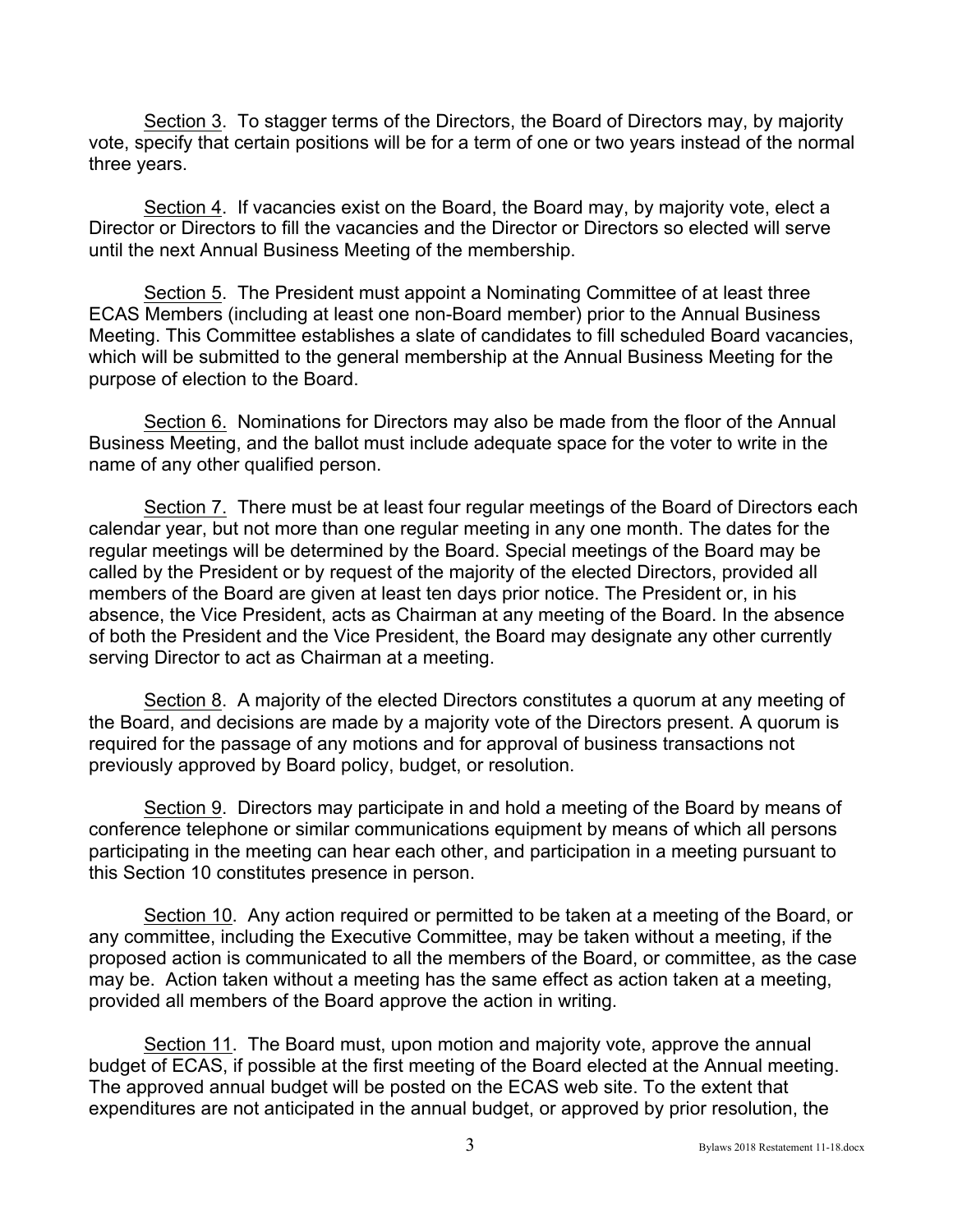Board may, upon motion and majority vote, appropriate ECAS funds for expenditures that the Board determines to be in the best interests of ECAS and in accordance with its purposes and objectives.

### ARTICLE IV: OFFICERS

Section 1. The Officers of ECAS are a President, a Vice President, a Secretary, and a Treasurer, and any other Officers as may be determined by the Board of Directors including, without limitation, an Assistant Treasurer. The Board of Directors may, at its discretion, divide the office of Secretary into a Corresponding Secretary and a Recording Secretary. The Corresponding Secretary shall have all the responsibilities set forth in Section 7, except such responsibilities as the Board may by resolution delegate to the Recording Secretary.

Section 2. Officers are elected by majority vote of the Board and take office immediately following their election. All officers must be elected members of the Board, except the Treasurer, who must be an ECAS Member in good standing.

Section 3. The Officers hold office for a term of two years, or as otherwise determined by the Board of Directors. Officers may be elected for successive terms.

Section 4. If by reason of resignation or death, or for any other reason, an office becomes vacant, the Board may, by resolution, appoint an Officer to fill the vacancy and the Officer so appointed shall serve until the next Annual Business Meeting of the membership.

Section 5. The President directs and administers the affairs of ECAS as its executive head and supervises all phases of its activities, subject to instructions from the Board. The President has an agenda prepared for each Board Meeting and Annual Business Meeting and circulates it to the Board prior to the meeting. The President presides at all meetings of the membership and at all meetings of the Board, and may elect, without limitation, to serve on and attend meetings of any Committee.

Section 6. The Vice-President assists the President in carrying out his duties and, in the absence of the President, directs and administers the affairs of ECAS and supervises all phases of its activities, subject to instructions by the Board, and also presides at meetings of the membership and of the Board.

Section 7. The Secretary prepares minutes for each Board and Annual Meeting and provides notice as required for these meetings. The Secretary maintains custody of all books, records, and papers of ECAS, except those in the charge of the Treasurer or other authorized person; conducts all ECAS correspondence except that which the Board or President delegates to another Officer or Director of ECAS; and performs other duties as assigned by the President or Board.

Section 8. Article IV, Section 8: The Treasurer maintains custody of ECAS's funds and oversees the receipt, disbursement, and budgeting of ECAS funds under guidelines established by the Board. The Treasurer provides the Board with a financial report at each Board meeting; prepares a proposed budget for the coming year for distribution to and approval by the Board at the December Board meeting; and provides the NATIONAL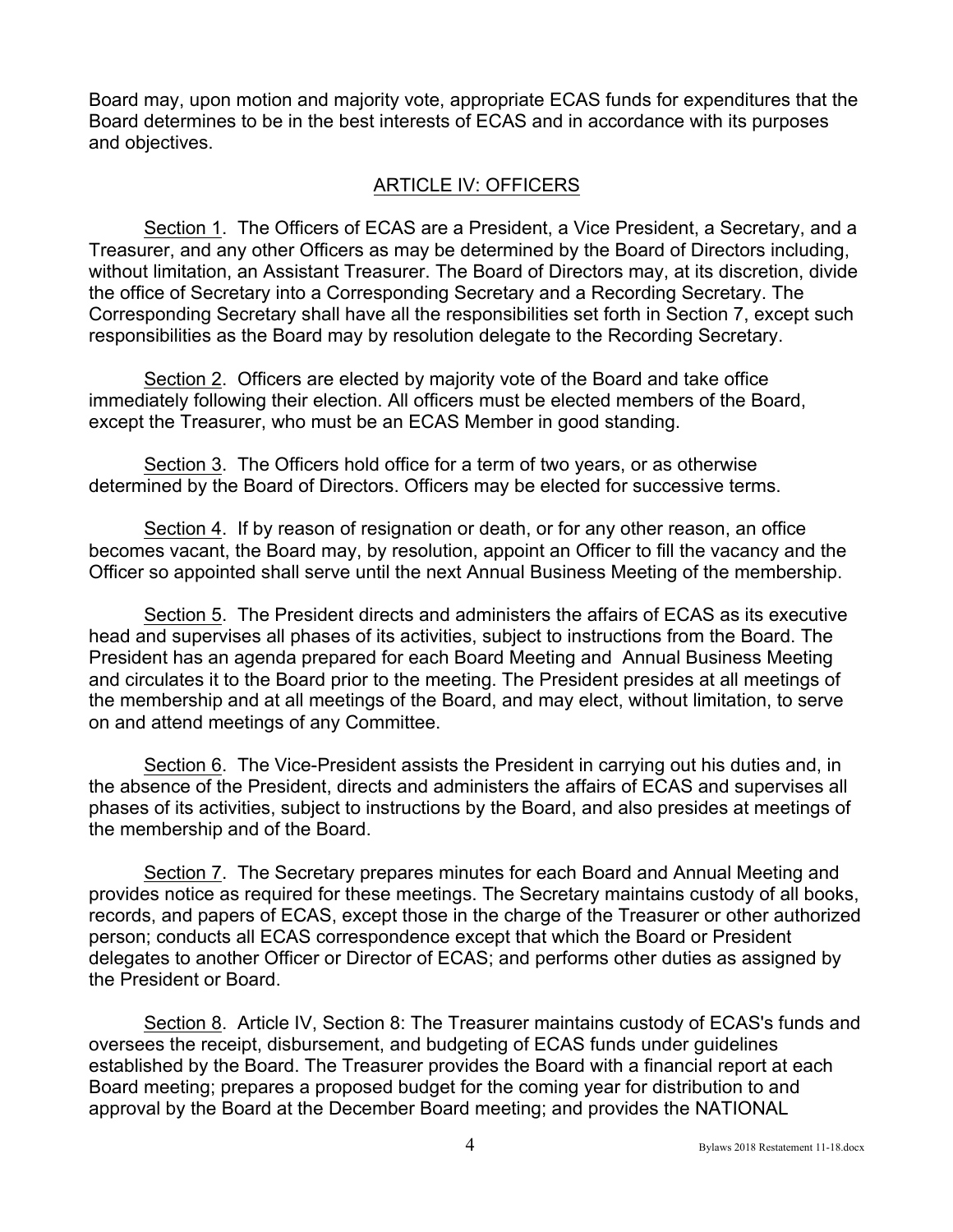SOCIETY with the financial information it requests. The Treasurer is also responsible for filing tax returns and other financial information requested by government.

Section 9. The Board may employ an Executive Director with duties to be prescribed and directed and the salary fixed by the Board. The Executive Committee may delegate to the Executive Director those duties as it deems appropriate.

Section 10. Except as otherwise provided by resolution of the Board, all ECAS checks over \$1000 must be signed by both the Treasurer, and either the President, Vice President, or Secretary (or, if the office of Secretary has been divided, the Corresponding or Recording Secretary). Checks for \$1000 or less are ordinarily signed by the Treasurer, but may be signed by the President, the Vice-President or the Secretary (or, if the office of Secretary has been divided, the Corresponding or Recording Secretary) when requested by the Treasurer). No officer is authorized to sign a check made out to him or herself. All deeds, mortgages, contracts and other instruments affecting the properties and operations of ECAS must be signed by the President and Treasurer or by an officer or employee designated by Board resolution.

### ARTICLE V: RESIGNATION AND REMOVAL OF OFFICERS AND DIRECTORS

Section 1. An Officer may resign at any time during the Officer's term of office. Resignations may either be announced by the Officer at a regular meeting of the Board or be submitted in writing to each member of the Board. A tender of resignation need not be accepted by the membership or Board to be effective.

Directors may resign from the Board at any time. Resignation occurs in the same manner as for Officers, and need not be expressly accepted by the membership or Board to be effective. A Director who fails to attend more than two consecutive regular meetings of the Board will be considered to have resigned as a Director, unless the Director provides advance written notice to the President and the reason for absence is accepted by the Board. In the event of resignation through unexcused absences, the Director will be replaced through the ordinary process of filing Board vacancies. A Director so removed remains eligible to run for a Board position at the next regularly scheduled election of membership.

Section 2. Directors and Officers may be removed from the Board for good cause by a majority vote of the full Board of Directors, not including any Director whose removal is under consideration. A motion that a Director or Officer be removed may be made by a majority of the Board or by a petition signed by not less than two percent of ECAS Members. The Director or Officer will be given at least ten days written notice of the reason for removal and will also be given a reasonable opportunity to rebut the stated reason for removal. The issue of removal must be resolved as soon as possible but no later than forty-five days after the Director has been given notice.

Section 3. If a motion for removal involves an Officer or Director other than the President, the President presides over the proceeding. If the motion for removal involves the President, the Vice-President will temporarily assume the power of the President until the matter is resolved. If the motion for removal involves both the President and Vice-President, the Board must appoint an acting President pending resolution of the charges.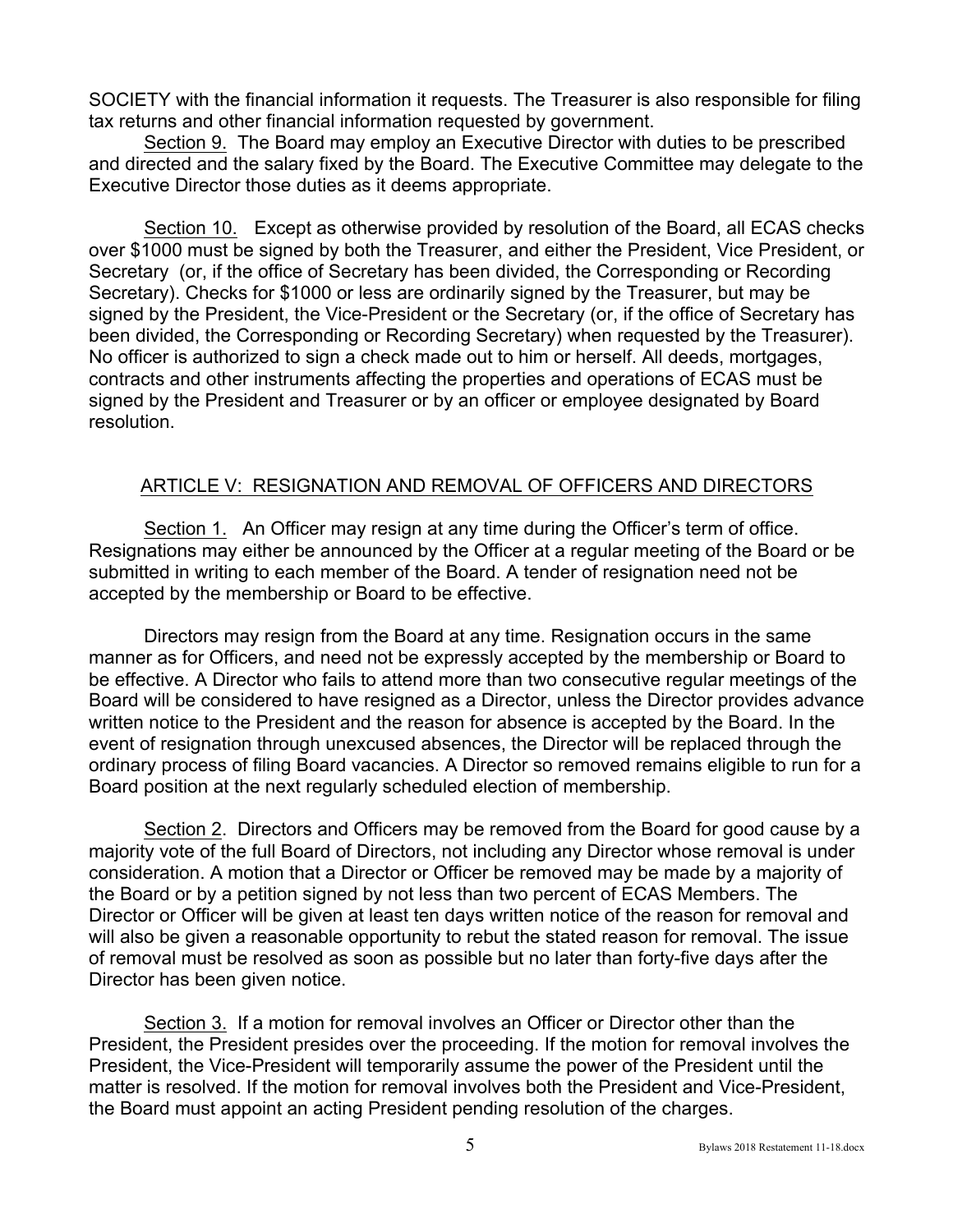Section 4. Any Officer or Director removed for good cause is permanently barred from holding office or serving on the Board of Directors of ECAS.

Section 5. For purposes of this section, "good cause" includes, but is not limited to: unauthorized representation of ECAS; misuse or misappropriation of ECAS funds or other assets; and conduct or behavior not conducive to the orderly running of or best interest of ECAS. Mere disagreement over Board policy is not a basis for removal for good cause.

# ARTICLE VI: EXECUTIVE COMMITTEE

Section 1. The Executive Committee consists of the President, Vice-President, Treasurer, and Secretary. The Executive Committee has the ultimate responsibility for review and presentation of financial and budgeting matters to the Board, including presentation of a proposed budget at the first Board meeting following the Annual Meeting. It is also responsible for personnel matters. The Executive Director, if any, serves as a non-voting member of the Executive Committee.

Section 2. In the interim between meetings of the Board, the Executive Committee controls the routine business of ECAS. It supervises the finances and property of ECAS and has authority to authorize expenditures in excess of those approved by the Board in adopting the annual budget; provided, however, that the Executive Committee shall not (a) commit ECAS to more than \$3000 of such expenditures, or (b) approve a grant in excess of \$1000 to any grantee.

Section 3. Meetings of the Executive Committee may be held in person, by telephone conference call, or via internet capabilities. Two voting members of the Executive Committee constitute a quorum at any executive meeting. The Executive Committee shall report any actions taken to the full Board at the next succeeding meeting; it shall also make a written record of each Executive Committee meeting which, except for confidential personnel matters, shall be made available to any Board member upon request.

# ARTICLE VII: OTHER COMMITTEES

Section 1. The Board may by resolution authorize Committees and define their powers and duties. Committees have the power to make recommendations to the Board on matters affecting the community or ECAS as a whole. However, no Committee has the power to commit ECAS on any matter of general policy. All resolutions adopted by a Committee and all reports and other communications which purport to reflect the position of ECAS must be approved by the Board before being made available either to the ECAS membership or to the public.

Section 2. The President, with the approval of the Board of Directors, appoints the Chairs of Committees who, in turn, may select their own Committee members. Committee Chairs serve for two years, or until their successors are appointed. Chairs may be reappointed for successive two-year terms. The Chair reports the activities of the Committee to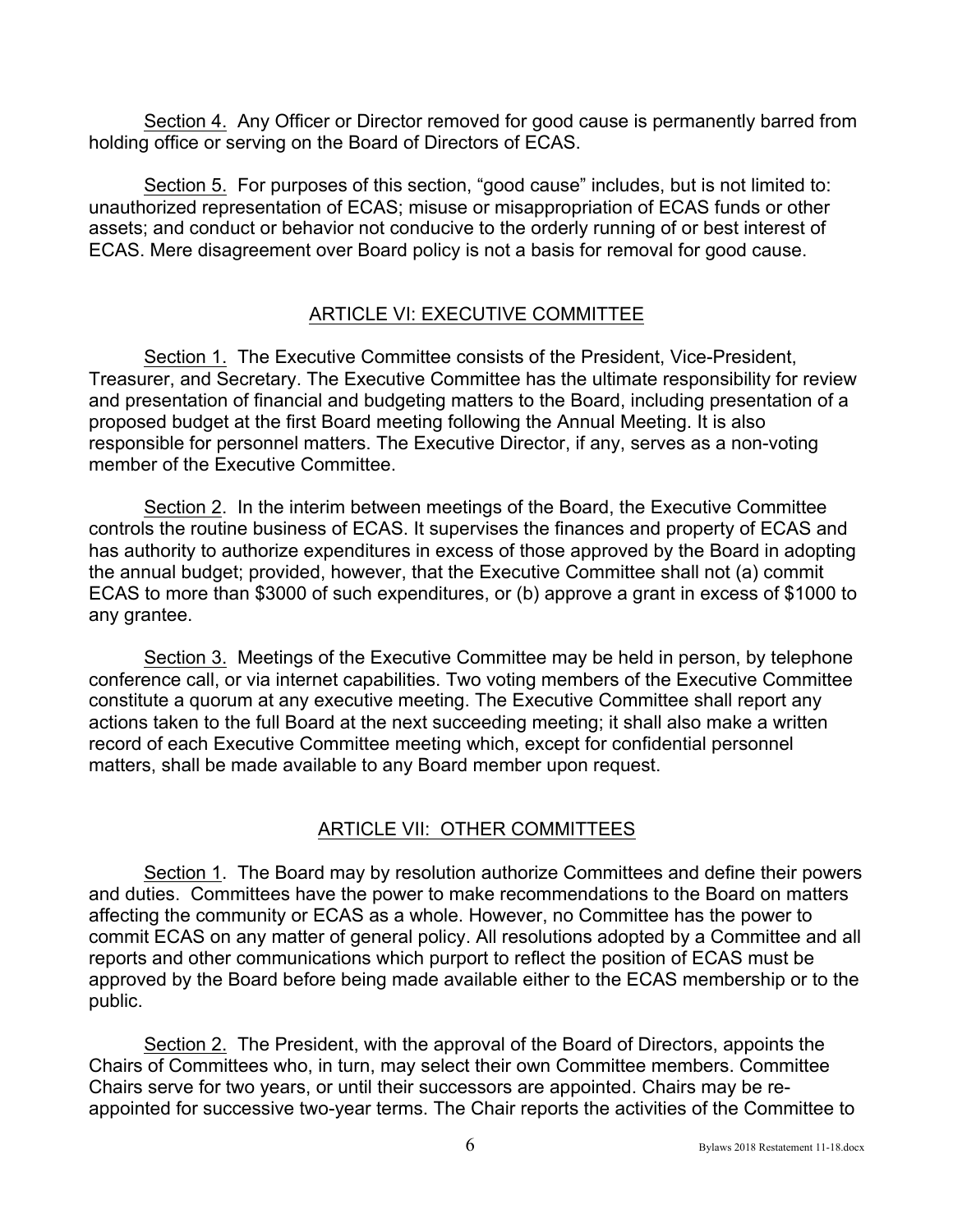the Board as required by the Board, including a written report of the Committee's activities at least once each year, at a time determined by the Board.

Section 3. If any Committee fails to discharge its duties with reasonable promptness or violates any provision of these bylaws or directives of the Board, the Committee may be discharged by the President, who must report this action to the Board and then appoint a new **Committee.** 

## ARTICLE VIII COMMITMENTS

ECAS shall not enter into any commitments binding upon the NATIONAL SOCIETY without written authorization by the NATIONAL SOCIETY, nor shall the NATIONAL SOCIETY, without written authorization from ECAS, enter into any commitments binding upon ECAS.

### ARTICLE IX: DISCONTINUANCE

ECAS may terminate its status as a Chapter of the NATIONAL SOCIETY, and the NATIONAL SOCIETY may terminate the status of ECAS as a Chapter of the NATIONAL SOCIETY pursuant to procedures set forth in the 2001 Audubon Chapter Policy adopted by the NATIONAL SOCIETY'S Board of Directors on December 8, 2001.

## ARTICLE X: PUBLIC POLICY POSITIONS

Section 1. ECAS will only take public positions on issues involving bird conservation, habitat conservation, or similar issues, and will do so only when approved by a two-thirds vote of the Board at a regular or special board meeting.

Section 2. ECAS will be non-partisan and non-sectarian, and will not take part in, or lend its influence or facilities, either directly or indirectly, to the nomination or election of any candidate for elected public office, nor will it sponsor any meeting of a partisan political nature.

### ARTICLE XI: AMENDMENTS

The ECAS Bylaws may be amended by a two-thirds vote of the Directors or by a majority vote of ECAS Members in good standing present at the Annual Business Meeting or a Special Business Meeting. An Annual or Special Business meeting at which amendments to the Bylaws are to be voted upon by the membership must be duly called pursuant to the provisions of Article II, and the notice of the meeting must either recite the wording of the proposed amendments or provide Members with a link to a web site that contains the wording of the proposed amendments. Amendments to the Bylaws may be proposed by the Board of Directors or by a petition signed by at least twenty-five percent of the ECAS Members in good